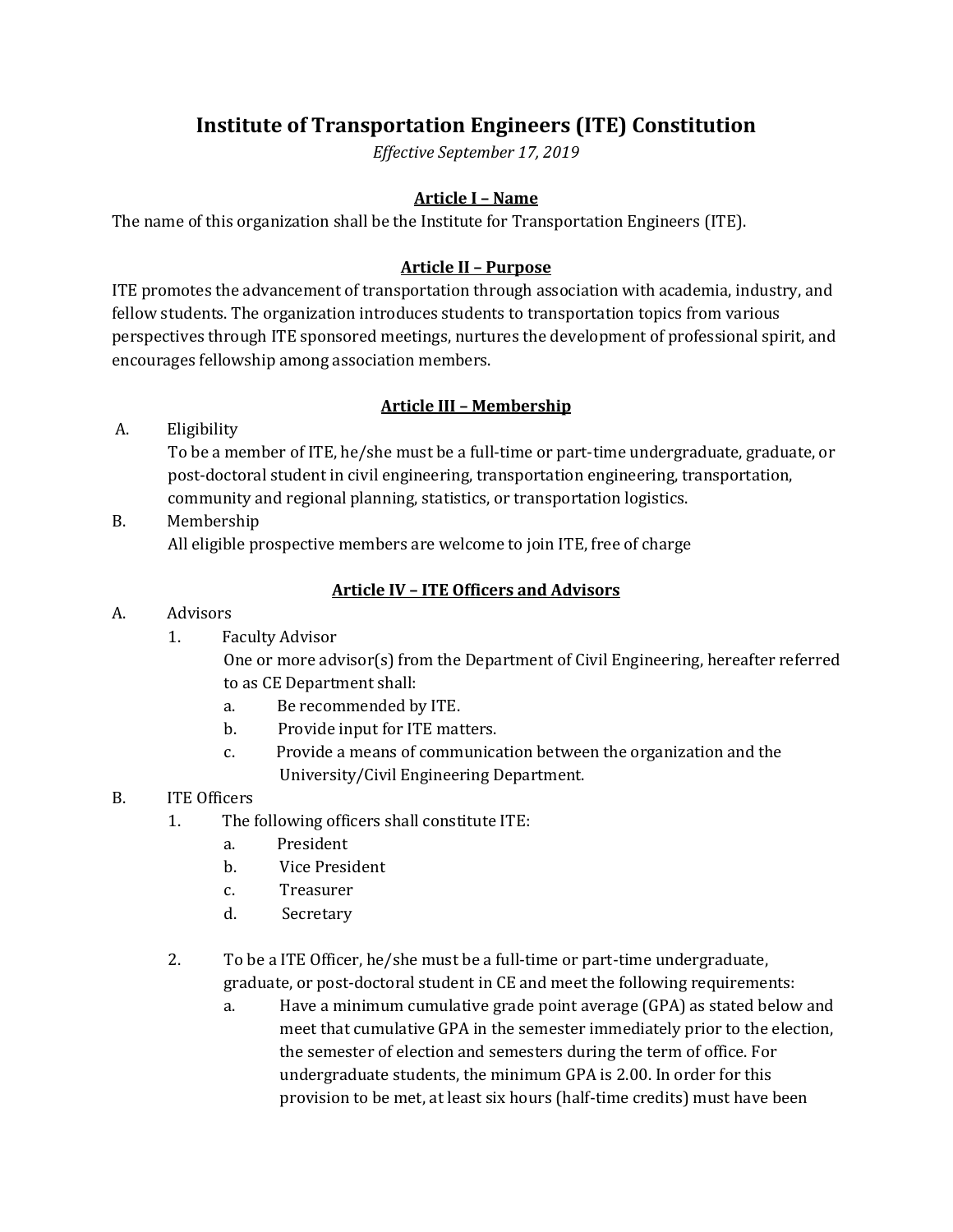taken for the semester under consideration. If a student was involved in an internship the previous semester, the prior semester to the internship shall take effect.

- b. Be in good standing with the University and enrolled at least half time (six or more credits hours) if an undergraduate student (unless fewer credits are required to graduate in the spring or fall semesters) during the term of office, and at least half time (four or more credit hours) if a graduate student (unless fewer credits are required in the final stages of their degree as defined by the Continuous Registration Requirement) during their term of office.
- c. Be ineligible to hold an office should the student fail to maintain the requirements as prescribed in (a) and (b).
- 3. Statements of compliance
	- a. ITE agrees to annually complete President's Training, Treasurer's Training and Advisor Training (if required).
	- b. ITE agrees to abide by Kansas State University rules and policies as well as State and Federal laws and local ordinances or regulations.
- 4. Election Process
	- a. ITE Officers
		- i. All officer positions will serve a one academic year term with no term limit. All positions must be open in the spring for elections.
		- ii. Newly-elected officers are effective at the conclusion of finals week in the spring semester.
		- iii. Elections shall be held at the second to last ITE meeting of each academic year.
		- iv. Elections shall be run by the President.
		- v. In the event that more than two members want to run for a certain position, a short speech, that need not have been previously written, of why they are qualified shall be required. The candidates must leave the room while the other is giving a speech to prevent an unfair advantage.
		- vi. Voting shall be done by raising hands from members with a "majority wins" scheme. In the event of a tie, a revote will be done after discussion. If a tie cannot be broken with a revote, the existing ITE executive board will collectively break the tie..
		- vii. Removal of Officers
			- 1. Officers or advisers may be removed from office by  $\frac{1}{2}$  vote of the other officers and ¾ of the general membership if actions are deemed inappropriate by the membership. The officer is permitted to speak before the Executive Committee and the general membership about the charges made concerning his/her performance. The officer is not permitted to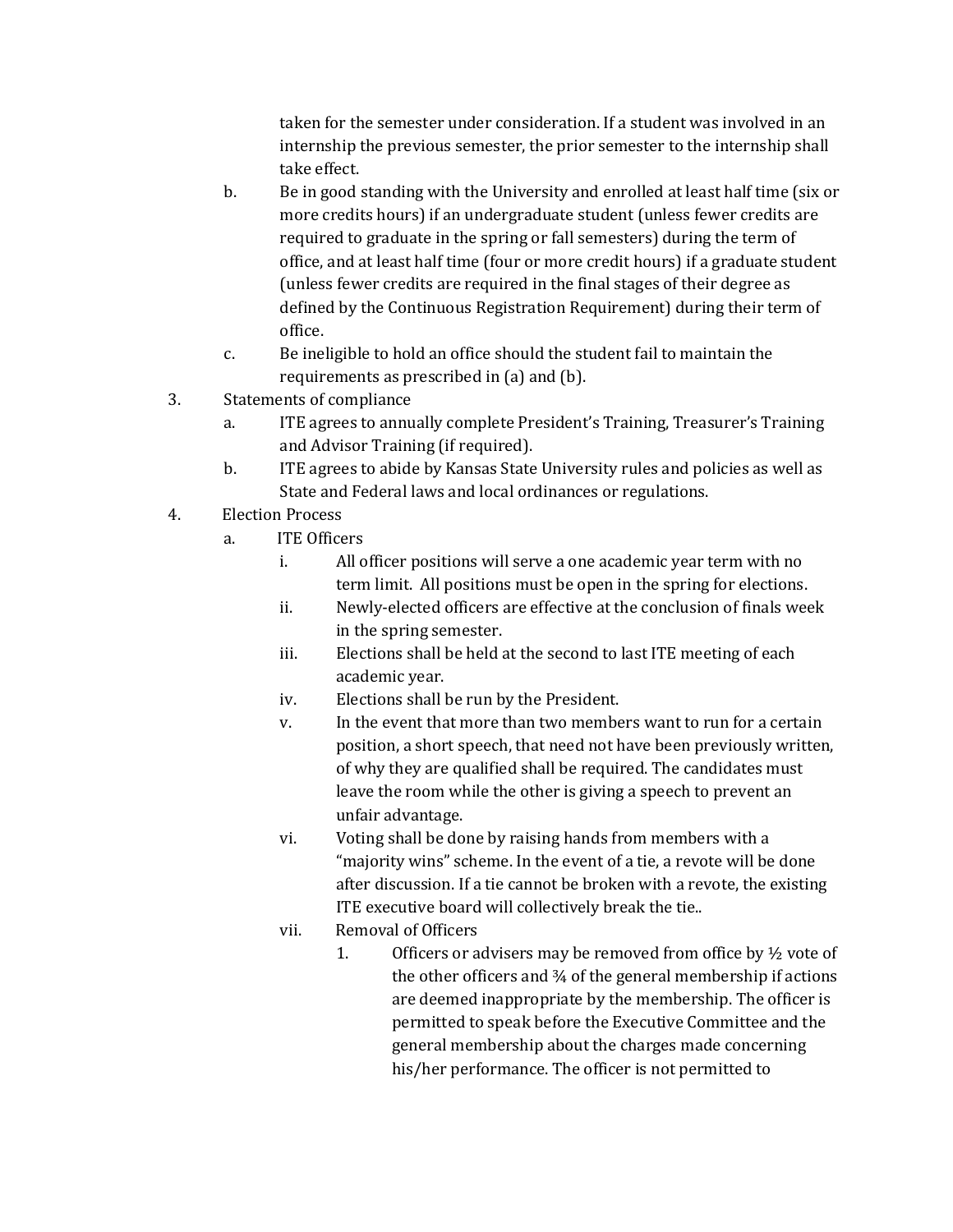participate in the deliberation of the Executive Committee regarding the charges

- 2. If an officer or adviser is removed the replacement procedure is the same as the election procedure described in Article IV Section 6. It shall take place at the first meeting following the removal of the previous officer/adviser.
- viii. Special Elections
	- 1. A special election will be held in the following cases:
		- a. An officer is unable to fulfill responsibilities due to extenuating circumstances including but not limited to co‐op work experience, study abroad, illness, time sensitive research commitments, etc.
		- b. A cabinet member fails to fulfill his/her responsibilities and is terminated by a majority (three quarters) vote of other officers.
- ix. Immediate Past President
	- 1. This position is not required to be filled, but may be at the discretion of the outgoing president
		- a. This position may only be filled by a student that still meets the eligibility requirements of all other officers for ITE.
		- b.
- 5. Duties of ITE Officers

All ITE officers shall follow the requirements for active membership outlined in Article III. Failure to comply will result in removal from office in accordance with Article IV.

- a. General Officer Duties
	- Meet at regularly scheduled e-board meetings
	- ii. Establish objectives for the year and decide if any major trips are to be taken, with the possibility of tabling travel discussions to another meeting.
	- iii. Assist with fundraising
	- iv. Volunteer for ITE-sponsored events
	- v. Review funding requests to purchase large items (over \$100). Funding shall be agreed upon by the officers and approved by the Faculty Advisor, as required.
	- vi. Actively promote ITE
	- vii. Assist other ITE e-board members as necessary
	- viii. Perform their assigned duties to the best of their ability
	- ix. Keep up-to-date with all ITE events at section, district, and national levels.
- b. President
	- i. Coordinate fundraising including brochures, mailings, mailing list, and newsletters.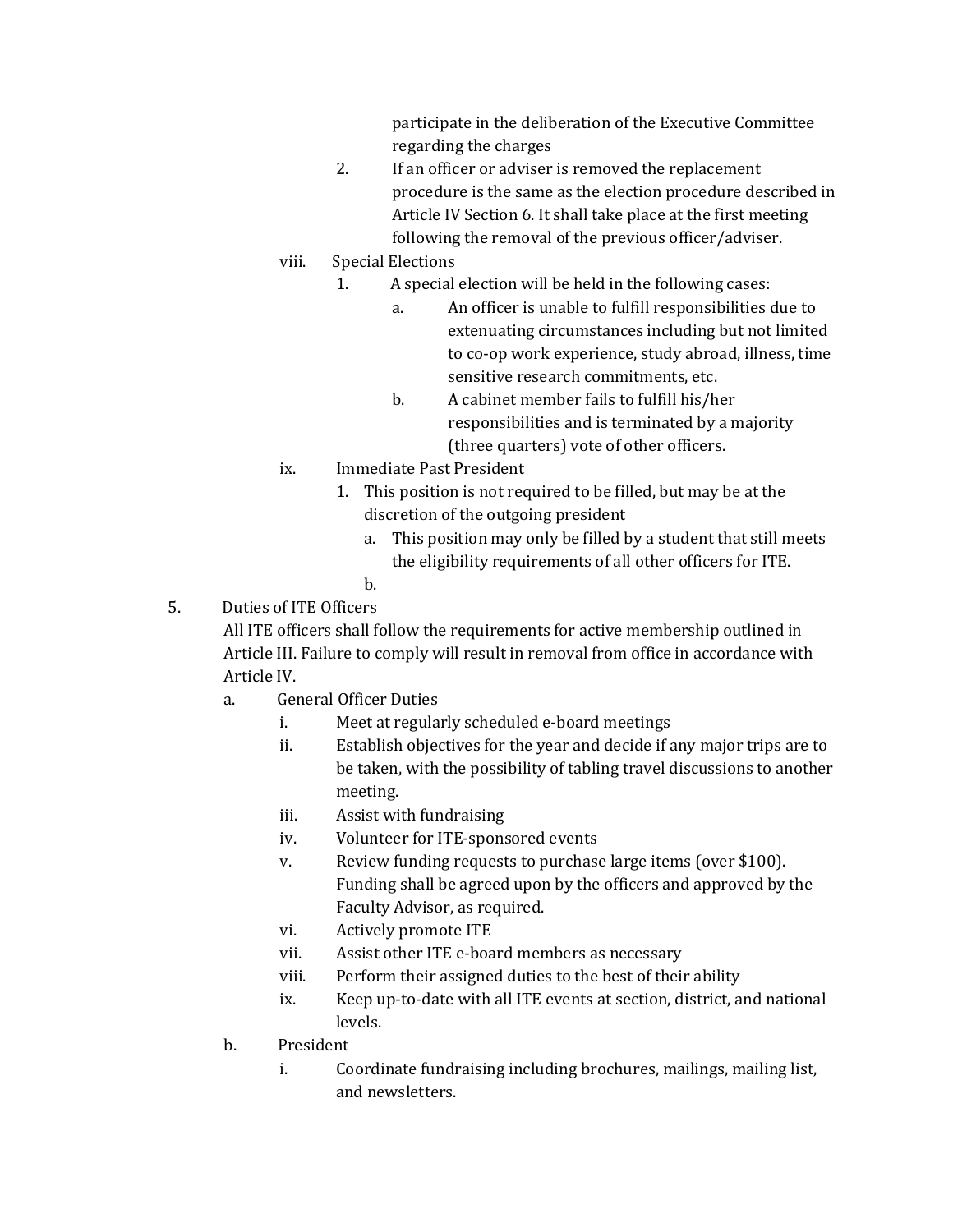- ii. Line up speakers for ITE presentations.
- iii. Send emails to keep ITE members informed.
- iv. Delegate authority.
- v. Oversee all ITE sponsored events.
- vi. Field all calls, emails, and interaction with other organizations, firms, agencies, faculty, etc.
- vii. Send meeting details to recruitment chair for posting.
- viii. Ensure all officers are completing their assigned tasks.
- ix. Ensure an e-board member is present at Engineering Student Council Meetings.
- c. Vice President
	- i. Fill in for the President in his/her absence.
	- ii. Assist the President in all appropriate matters.
	- iii. Be in charge of arranging one ITE event per semester.
- d. Treasurer
	- i Assist the President in ordering food for meetings
	- ii. Put together a budget and present to ESC for semester funding
	- iii. Provide President with semesterly report on ITE funds.
	- iv. Coordinate with the CE Department as necessary with all budget matters.
- e. Secretary
	- i. Prepare ITE annual student chapter report in the spring semester.
	- ii. Record attendance at all meetings
	- iii. Post meeting summaries after each meeting.
	- iv. Take pictures at all meetings or events.
- f. Immediate Past President
	- i. Assist for one semester as the new President and administration transition into their new positions.

### **Article V – Powers of ITE**

#### A. Meetings

- 1. ITE shall meet as specified by the President. The ITE President reserves the right to call meetings as deemed necessary.
- 2. A vote on a new business item can be made during this period. Three-fourths of the vote by the attending active members is needed to pass.
- 3. The President will introduce the speaker and may give a brief biography if available.
- B. Constitution Review
	- 1. The ITE Constitution will be posted on the website and will be reviewed and amended appropriately in accordance with Article IV.